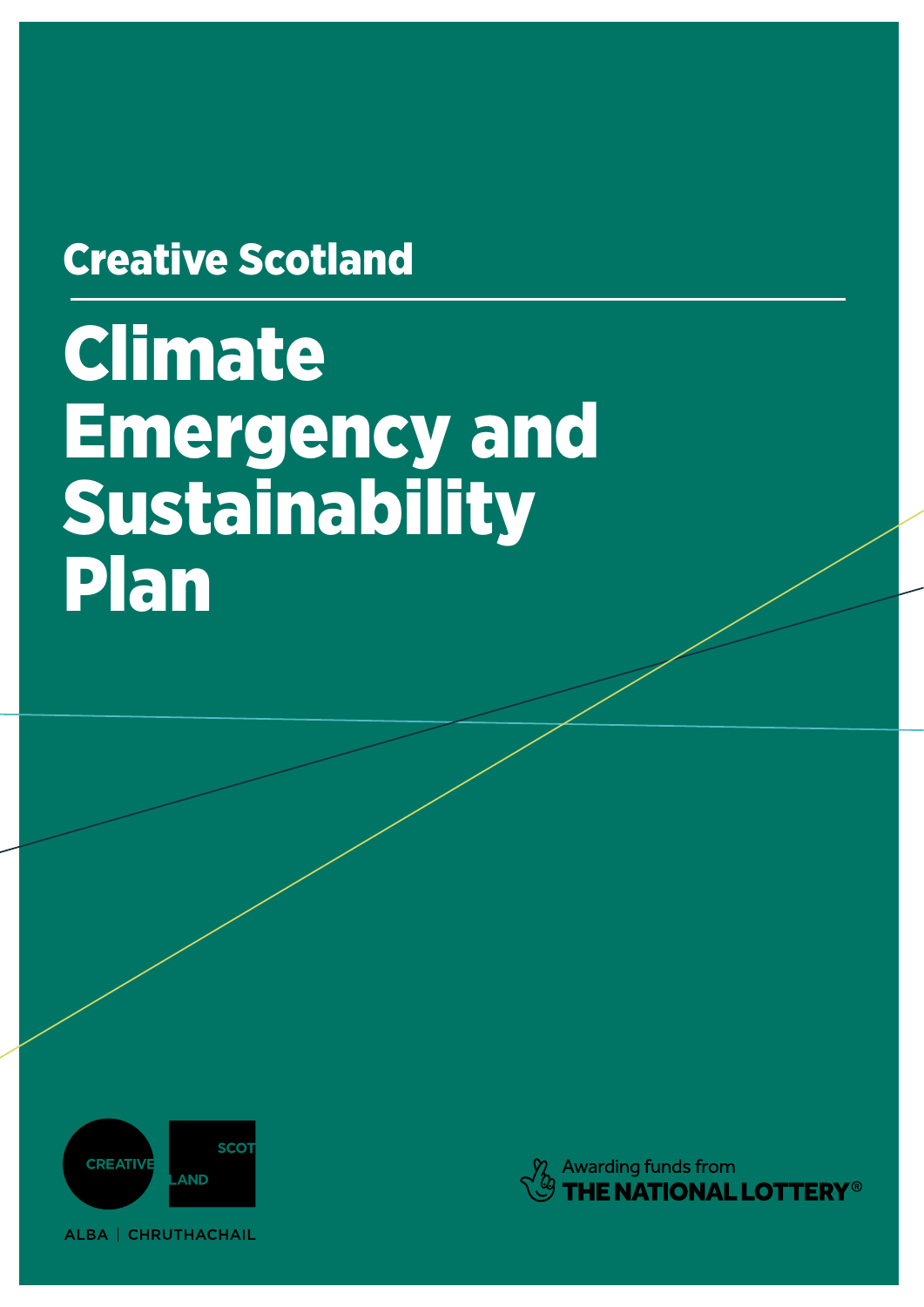### Our ambition

Transformational action on climate change requires cultural change throughout society.

Creative Scotland recognises the powerful role of culture and creativity as agents for change and for influencing society.

We also recognise the influence of climate change on equalities, diversity and inclusion.

We will use our work and influence to increase public engagement with climate change by encouraging and empowering the culture and creativity sector in Scotland to become a positive force in the fair and equitable transformation of Scottish society towards a zero-carbon, climate ready nation.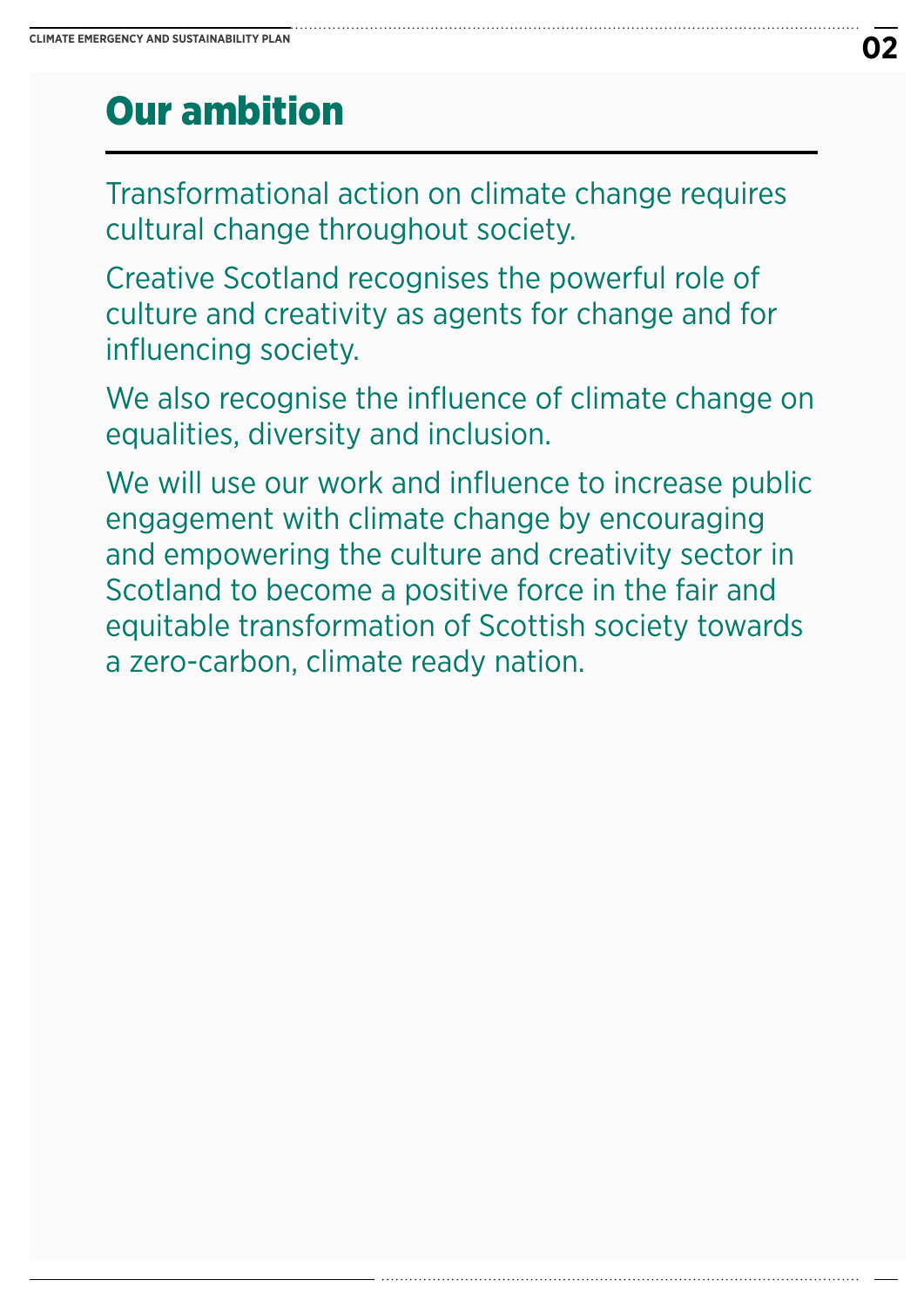### **Contents**

| Introduction                                             | 4  |
|----------------------------------------------------------|----|
| Developing the Climate Emergency and Sustainability Plan | 5  |
| The work done to date                                    | 6  |
| Key actions                                              |    |
| Our approach                                             | 8  |
| <b>Transformation</b>                                    | 8  |
| <b>Climate Justice</b>                                   | 9  |
| Our target, our role and our ambition                    | 10 |
| Scope                                                    | 10 |
| Fulfilling this opportunity                              | 11 |
| Partnerships                                             | 11 |
| Capacity and capability building                         | 11 |
| Monitoring, evaluation and learning                      | 12 |
| Monitoring and reviewing progress                        | 12 |
| In summary                                               | 12 |
| Contact                                                  | 12 |
| Appendix                                                 | 13 |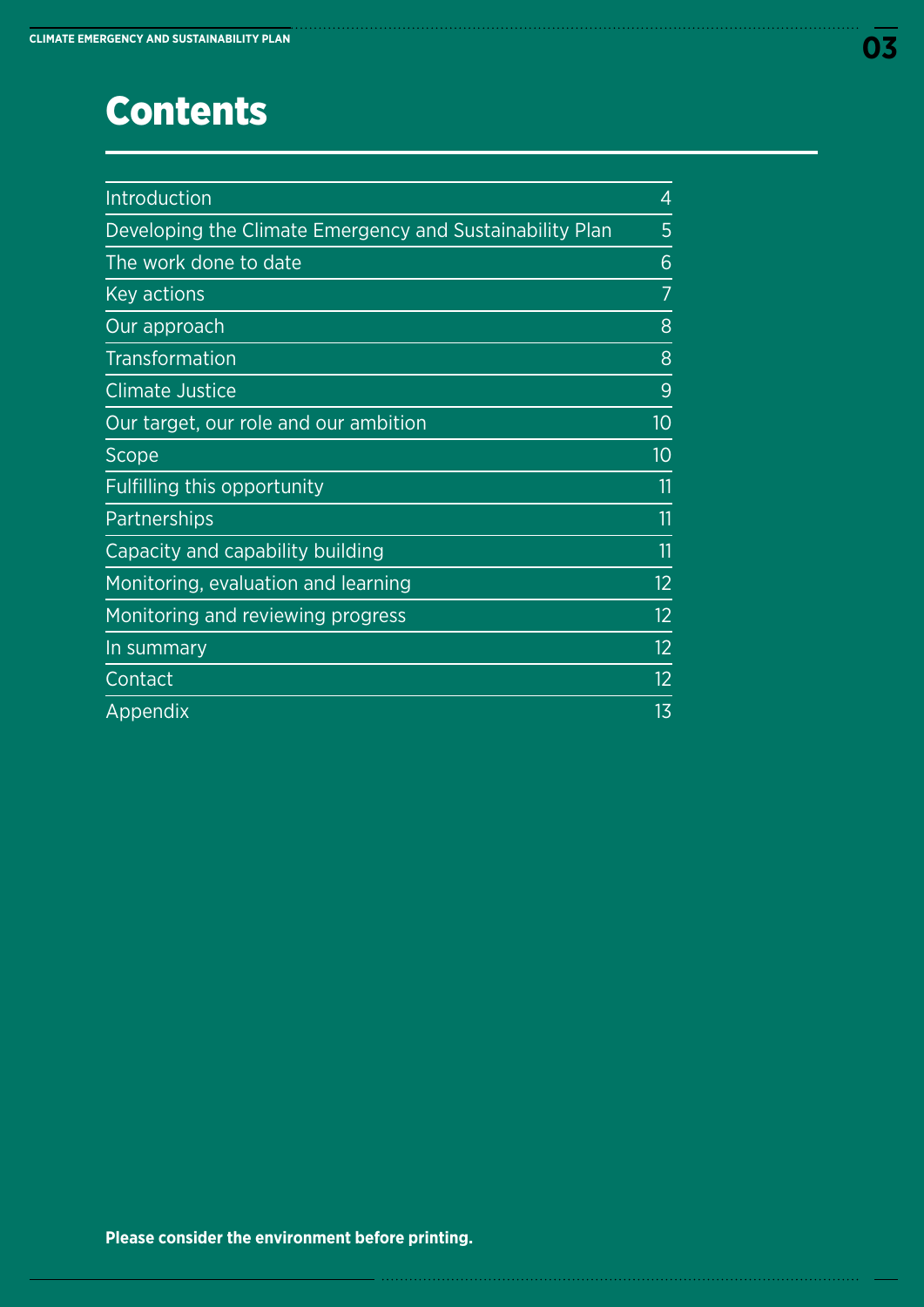### Introduction

The world is in a climate emergency. Urgent and collective action is required to keep the global temperature rise below 1.5°C and to adapt to the impacts of climate change<sup>1</sup>.

In 2019 the Scottish Government declared a Climate Emergency and all Public Bodies are required by law to play their part in the national effort by reducing their greenhouse gas emissions and contributing to the Scottish Climate Change Adaptation Programme (SCCAP).

As a funder, a development body, and an influencing organisation, Creative Scotland's role goes further.

The cultural and creative sectors have an essential role to play in helping Scotland to prepare for the climate-changed future. As well as working on our internal plans, we will use our funding, our policies, our development role and our influence to help the culture and creative sectors reduce their own emissions and adapt to climate change.

We will work to help cultural organisations, artists and individual creative practitioners, with their wide audiences and unique insights and skills, to reach and influence parts of society that others cannot.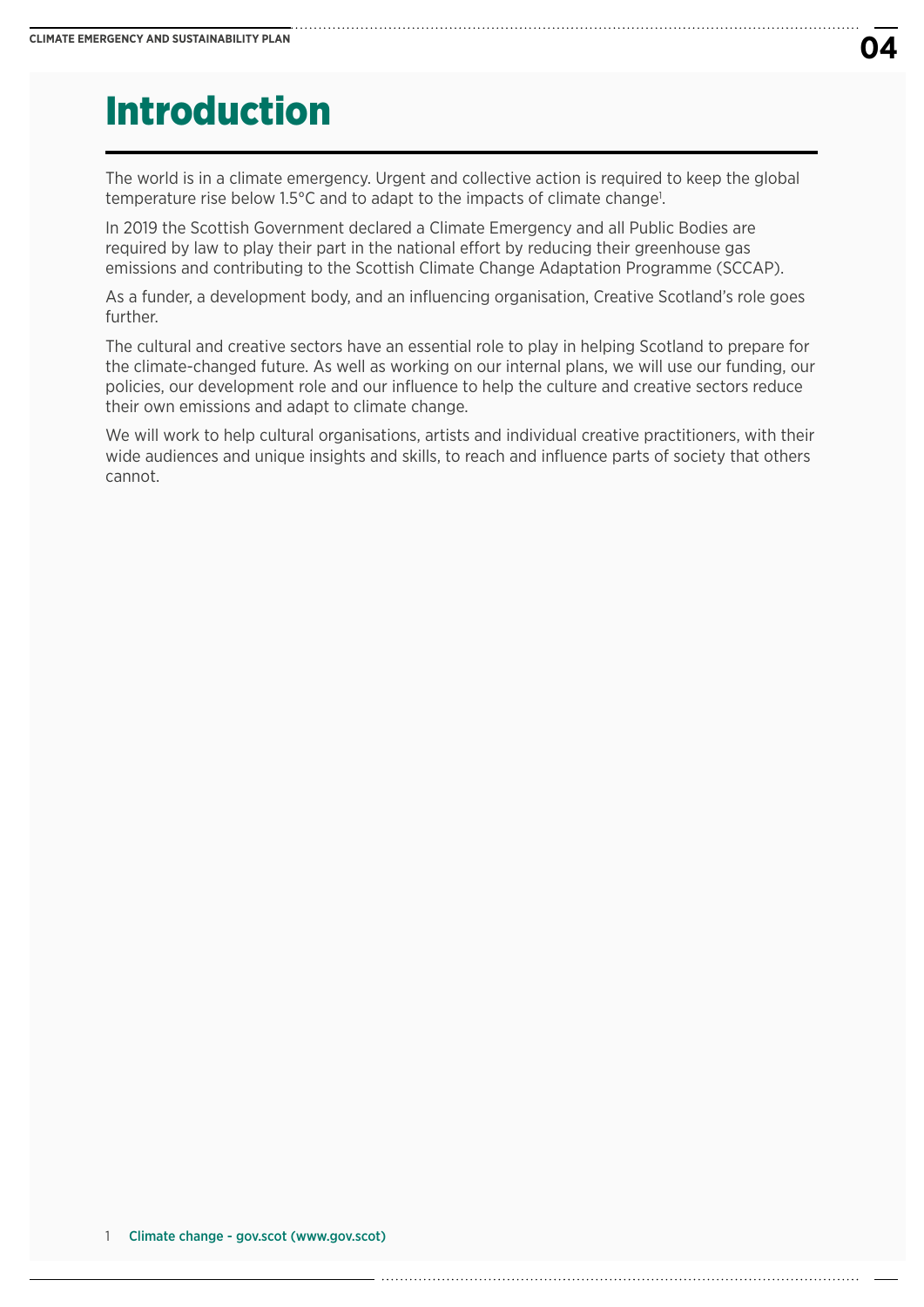### Developing the Climate Emergency and Sustainability Plan

Creative Scotland is committed to using our work to ensure that Scotland's culture and creative sectors make an invaluable and significant contribution to addressing the climate emergency that is affecting us all, locally, nationally and internationally.

This is a strategic priority for our organisation and, in our Annual Plan for 2021/22, we committed to undertaking:

"The production of a comprehensive plan which sets out our path to net zero, and our role in supporting the arts, screen and creative industries to achieve net zero".

This also reflects the broader ambitions of Scottish Government both in terms of cultural strategy and in terms of broader policy:

"Utilise the potential of the arts, creativity (and heritage) to inspire and empower the culture change needed to transform to a net zero and climate ready Scotland by 2045." *Scottish Government's Public Engagement Strategy for Climate Change, September 2021*

"Place culture as a central consideration across all policy areas, including…reducing inequality and realising a greener and more innovative future."

*Scottish Government's Culture Strategy for Scotland, February 2020*

The development of this Plan is an opportunity for Creative Scotland and for Scotland's culture and creative sectors to become agents for change as well as delivering change, building on the considerable carbon reporting and sustainable practice work that has been undertaken since 2011, in partnership with **[Creative Carbon Scotland](https://www.creativecarbonscotland.com/)** and many organisations in the sectors.

In April 2021, following an open tender process, we commissioned a collaborative project team, led by Creative Carbon Scotland and including experts in carbon emissions reduction, public bodies and sustainability policy, adaptation, capacity building and cultural practice, to help lead this work.

Over subsequent months, this project team worked with members of the Creative Scotland Board, Staff, people in the culture and creative sectors and other stakeholders to develop a comprehensive, evidence-based Climate Emergency and Sustainability Plan.

The Plan encompasses both mitigation (how we reduce our emissions) and adaptation (how we adapt to the unavoidable impacts of climate change).

It sets out, not only how Creative Scotland can address these challenges, but also how we define our organisation's role in supporting the culture and creative sectors to achieve their own climate ambitions.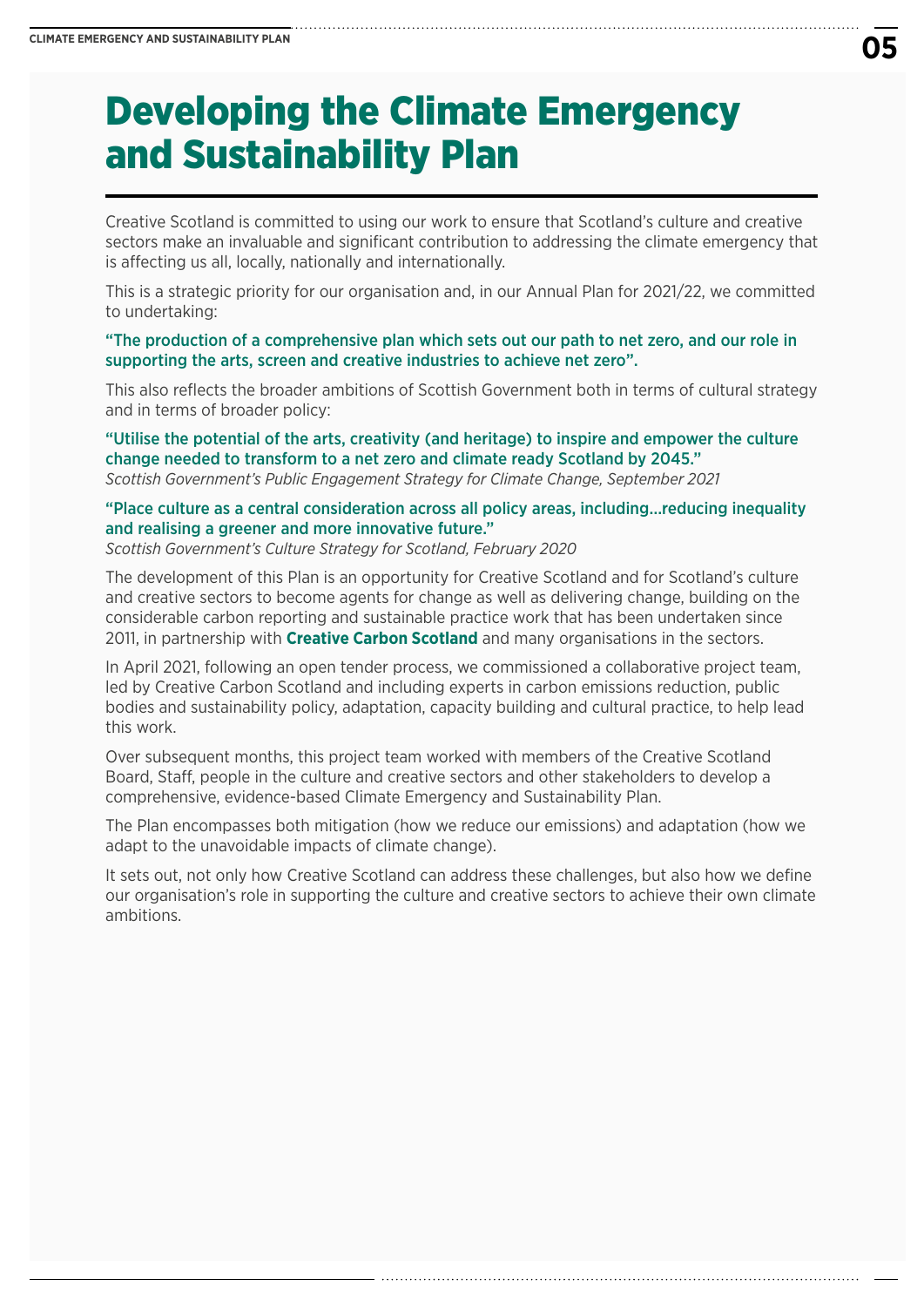### The work done to date

The project began in April 2021 and the resulting Climate Emergency and Sustainability Plan was approved by the Creative Scotland Board on 24 March 2022. An illustration of the timeline is provided below:

### **Climate Emergency and Sustainability Plan Project timeline**



The project involved a series of collaborative workshops between July and October 2021 across three themes:

- Initial workshops (July): these explored the climate ambition and opportunity within Creative Scotland and what needs to happen to take the 'step-up' in addressing the climate emergency.
- Priority workshops (August September): these explored possible actions and strategic opportunities around key themes (e.g. challenges specific to an area of cultural practice; operational opportunities; administrative opportunities). These workshops also involved external stakeholders, sector representatives and partners.
- Synthesis workshops (October): these shared the results of the other workshops and explored any remaining questions working towards the development of the draft Plan itself.

In addition, other strands of the project were also progressed in parallel to the workshops, including:

- Working with Creative Scotland operational staff to identify opportunities for capacity, skills and capability development relating to addressing the climate emergency.
- Contributing to research, data gathering and analysis to explore how Creative Scotland's purpose and work will be impacted by our climate emergency.
- Aligning the developing of the final Plan with Creative Scotland's strategic priorities, including the funding review and the organisational strategic plan.

What emerged from this extensive period of consultation and strategy development, is a comprehensive Action Plan with short, medium and long-term actions that, once implemented, will represent a significant step-up in Creative Scotland's contribution to addressing the climate emergency as well as the contribution of Scotland's culture and creative sectors, including the achievement of net zero by, or before, 2045.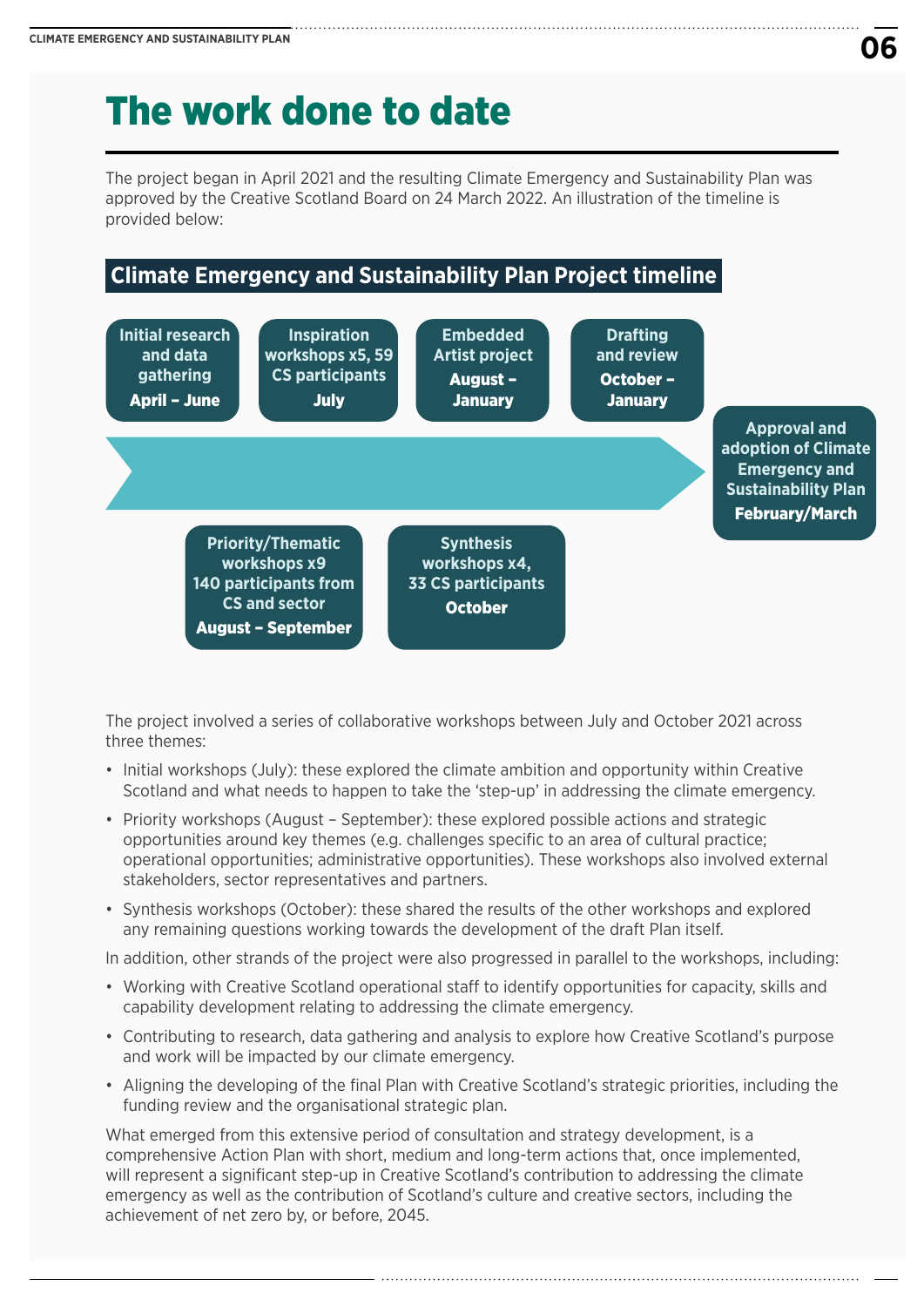# Key actions

The detailed Action Plan, including timeline for delivery, is provided in the Appendix to this summary with some of the key actions highlighted below:

### **Climate Emergency and Sustainability Plan – key themes for action**

- **• Capacity** ensuring we have the resources in place to deliver the Plan **Capacity** – ensuring we have<br>the resources in place to<br>deliver the Plan<br>Developing **carbon 'budgets'**<br>for ourselves and the sectors<br>we support and work with<br>Understand our **adaptation**<br>**capabilities** and action<br>**Funding c**
- **•** Developing **carbon 'budgets'** for ourselves and the sectors we support and work with
- **•** Understand our **adaptation capabilities** and action
- **• Funding criteria** and guidance
- **• Communicate** all of this internally and externally and

**Recruit a Climate Change Team (3 staff)**: appoint/ co-opt Board expertise; revise job descriptions and staff development plans, to include climate and sustainability requirements; develop training

**Mitigation**: develop and set carbon budgets for Creative Scotland/Screen Scotland operations; work with arts, screen and creative industries sectors to set carbon targets for Net Zero

**Audit**: Review all Creative Scotland and Screen Scotland strategies to ensure they contribute to Net Zero Plan; develop adaptation actions and strategies; contribute to Scotland's Adaptation Capability Framework

**Funding**: adapt funding criteria and guidance across all Funds and for all sectors so that conditions of funding ensure sector contribution to Net Zero targets and addressing the climate emergency

**Communications and advocacy**: develop comprehensive forward plan of internal and external engagement regarding the Plan and its implementation

What follows is a summary of our key strategic and policy objectives for this work.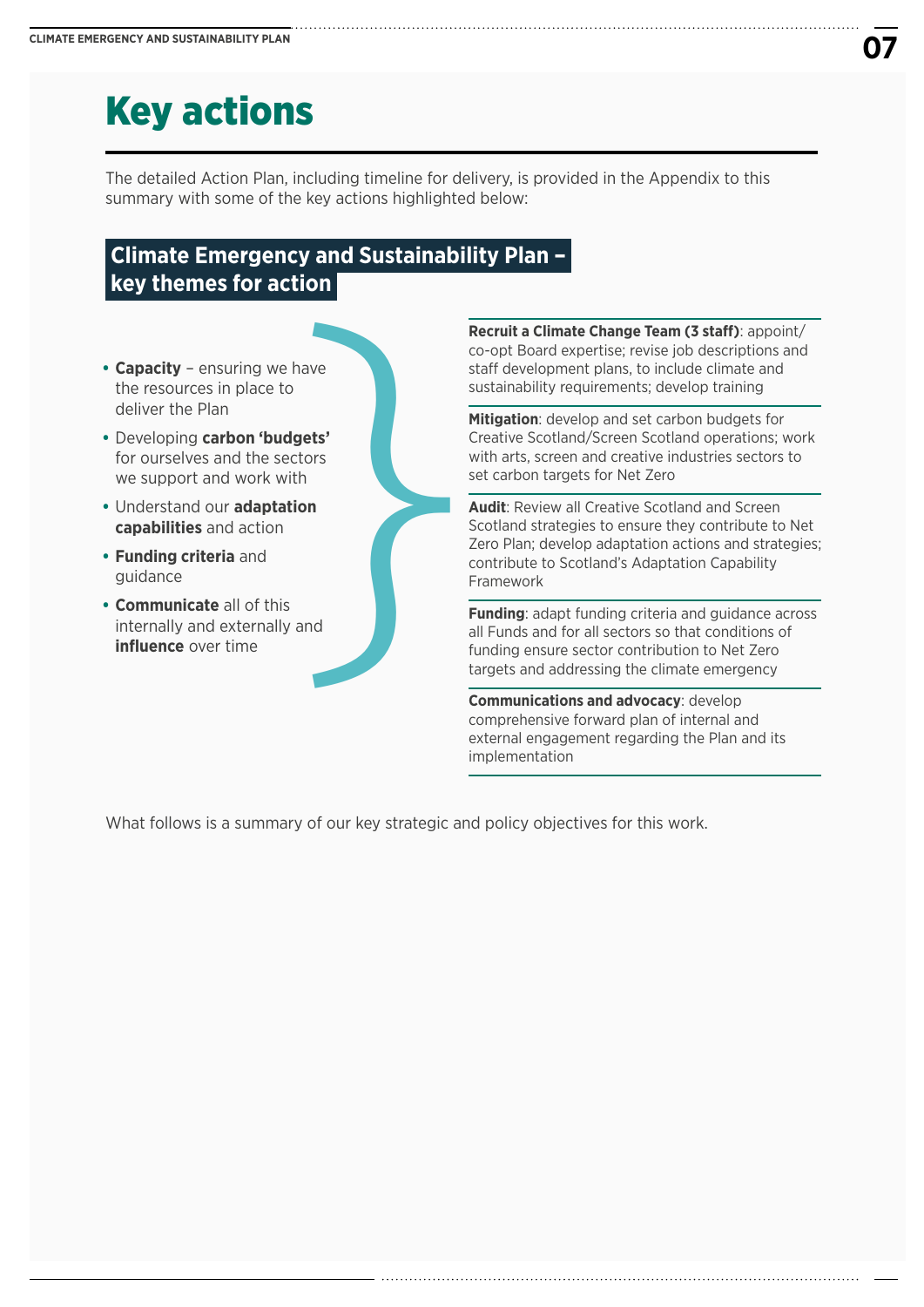### Our approach

Our approach is characterised by bringing together both climate change mitigation (greenhouse gas emissions reduction) and climate change adaptation in a clear Action Plan, that we will implement from 2022/23 and review annually.

We approach this through two core themes: Transformation and Climate Justice.

### Transformation

We recognise that contributing to this change in society will mean changes in who we are, how we work and the work we do, as well as changes in the culture and creative sectors that we support.

Incremental changes by separate organisations and individuals will not enable Scotland to reach net-zero in a climate-just manner and will fail to build a fair and equitable Scotland adapted to a changed and changing climate.

Transformational change<sup>2</sup> – where we not only do what we do differently but do different things – will change the system itself as well as elements of the system.

Such change is a long-term process, and our Action Plan will shape our work for years to come, with annual reviews of progress. It also involves working with partners within and beyond the cultural and creative sectors. It may mean a re-imagining of the cultural built estate and the ways in which people meet and enjoy culture in their daily lives. It will certainly mean support for inspirational and innovative work by individuals and organisations which responds to the challenges of a heating planet both in the way they work and in the work they produce.

We will support the culture and creative sectors to ensure that the transformation is fair and equitable for those working in the sectors and for their audiences.

2 Transformational change is widely understood to involve systemic change. *'The definition of transformational adaptation from the IPCC is 'adaptation that changes the fundamental attributes of a system in response to climate and its effects'.'* Watkiss, P. and Cimato, F. (eds) (2020). What Does Transformational Adaptation Look Like? Literature review synthesis paper; Clyde Rebuilt, Glasgow; Summary. [climatereadyclyde.org.uk/literature-review-what-does-transformation-look-like](http://climatereadyclyde.org.uk/literature-review-what-does-transformation-look-like/)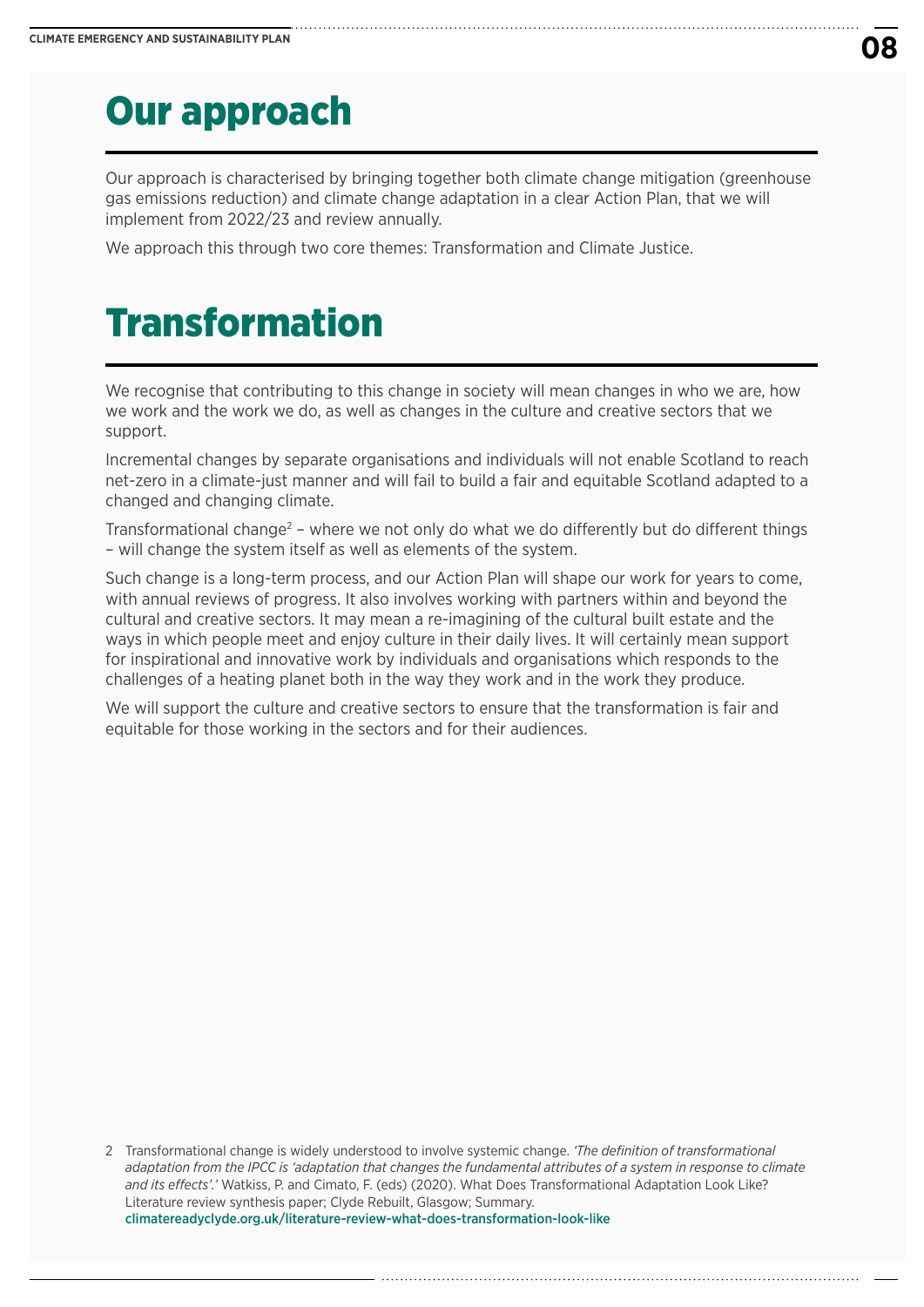# Climate Justice

Climate Justice takes a people-centred approach to climate change and treats it as a social, political and cultural issue as much as a scientific, technical and economic one.

Those who are on the front line of climate change – that is the poorer and more disadvantaged in society, in Scotland, the UK and internationally – are generally those who have contributed least to the greenhouse gas emissions that cause it.

The transition to a net zero economy and a climate ready world needs to be fair and equitable. This means:

- All parts of society should be capable and enabled to participate fully in the decision-making processes about climate change mitigation (greenhouse gas emission reduction) and adaptation.
- The decisions made about mitigation and adaptation actions need to ensure that existing inequalities are not exacerbated or perpetuated and new inequalities are not created.
- The costs and benefits of climate action should be shared fairly. Those who have more resources should be asked to contribute more, and those who are most at risk should be most protected.
- International and intergenerational justice should form a strong part of the thinking. Every tonne of carbon emitted today in Scotland is a tonne less that younger and future generations in Scotland and abroad can 'spend' on their development.

Culture and creativity have an important part to play in this, helping society to think about difficult and challenging ideas, encouraging debate and challenge.

Artists can make the invisible visible, involve different communities, and help imagine different futures, while cultural venues can provide spaces for debate and discussion, both through their artistic work and as venues in civic society. Cultural participation has a strong record in building engagement with people and broader society, increasing confidence and collaboration in tackling major issues.

Our Action Plan is a long-term one and we acknowledge that there is much work to do, with partners, to understand our own and culture's role in increasing climate justice in Scotland's transformation. There are specific actions in the Action Plan to research, learn and communicate to the cultural and creative sectors and further afield the understanding we develop about the role of culture in increasing Climate Justice.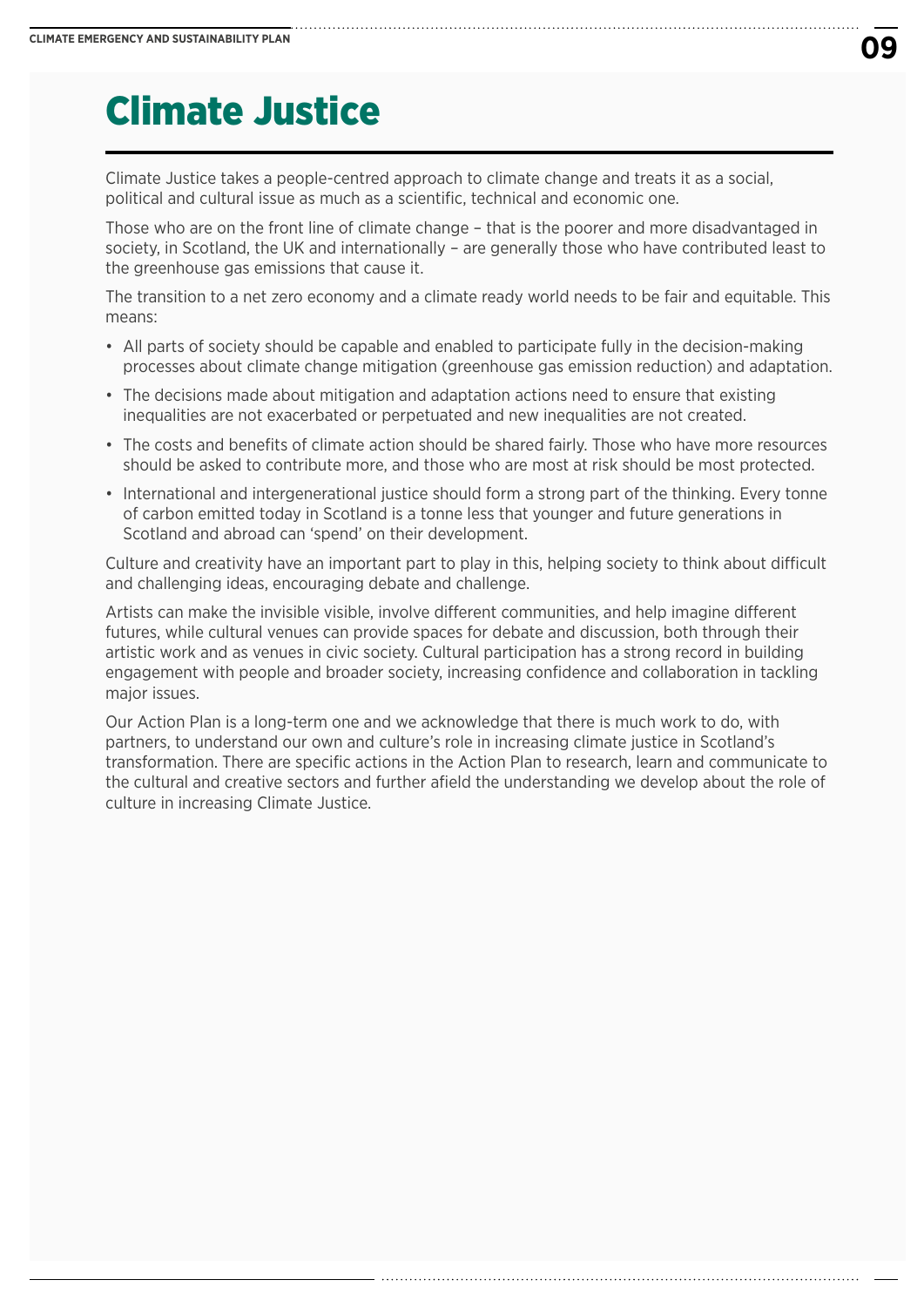# Our target, our role and our ambition

We already report annually to the Scottish Government<sup>3</sup> on our climate change activity, as required by all major player public sector organisations under the Climate Change Act (2009).

We are setting a target, to be reached in a fair and equitable way, to be net-zero and climateready by 2045.

This is a target that Creative Scotland will meet sooner (by 2030) but, more importantly, our Action Plan includes supporting the wider culture and creative sectors in Scotland to be net zero by 2045.

Since 2011 we have been encouraging – and from 2015 requiring – recipients of Regular Funding to report their greenhouse gas (GHG) emissions and develop their plans to reduce them, supporting them in that work in collaboration with **[Creative Carbon Scotland](https://www.creativecarbonscotland.com/)**.

#### **This work will continue and will broaden to include all recipients of our funding.**

We will consider not just how cultural practitioners and organisations operate but how the work they make can contribute to Scotland's transition to sustainability and resilience.

**Our role is not just to facilitate carbon reporting and climate change mitigation by the culture and creative sectors, but to encourage and empower the sectors to play an essential role in the transformational change that Scotland requires.**

Our ambition is therefore high: we want both Creative Scotland and Scotland's culture and creative sectors, to be agents for transformational change in wider society.

### Scope

Our Climate Emergency and Sustainability Plan covers both emissions reduction and adaptation to the impacts of climate change. We understand that it is not possible to disentangle these areas and so our Action Plan seeks to address them in tandem.

We recognise that we can influence climate change behaviour directly through our own operations, through our funding, through our partnerships, and through our influence and advocacy.

Our aim is to grow and expand our influence on climate change and sustainability across the culture and creative sectors in Scotland, over time, as visualised in the following illustration.

### **Climate Emergency and Sustainability: Our influence**



<sup>3</sup> Via the [Sustainable Scotland Network](https://sustainablescotlandnetwork.org/)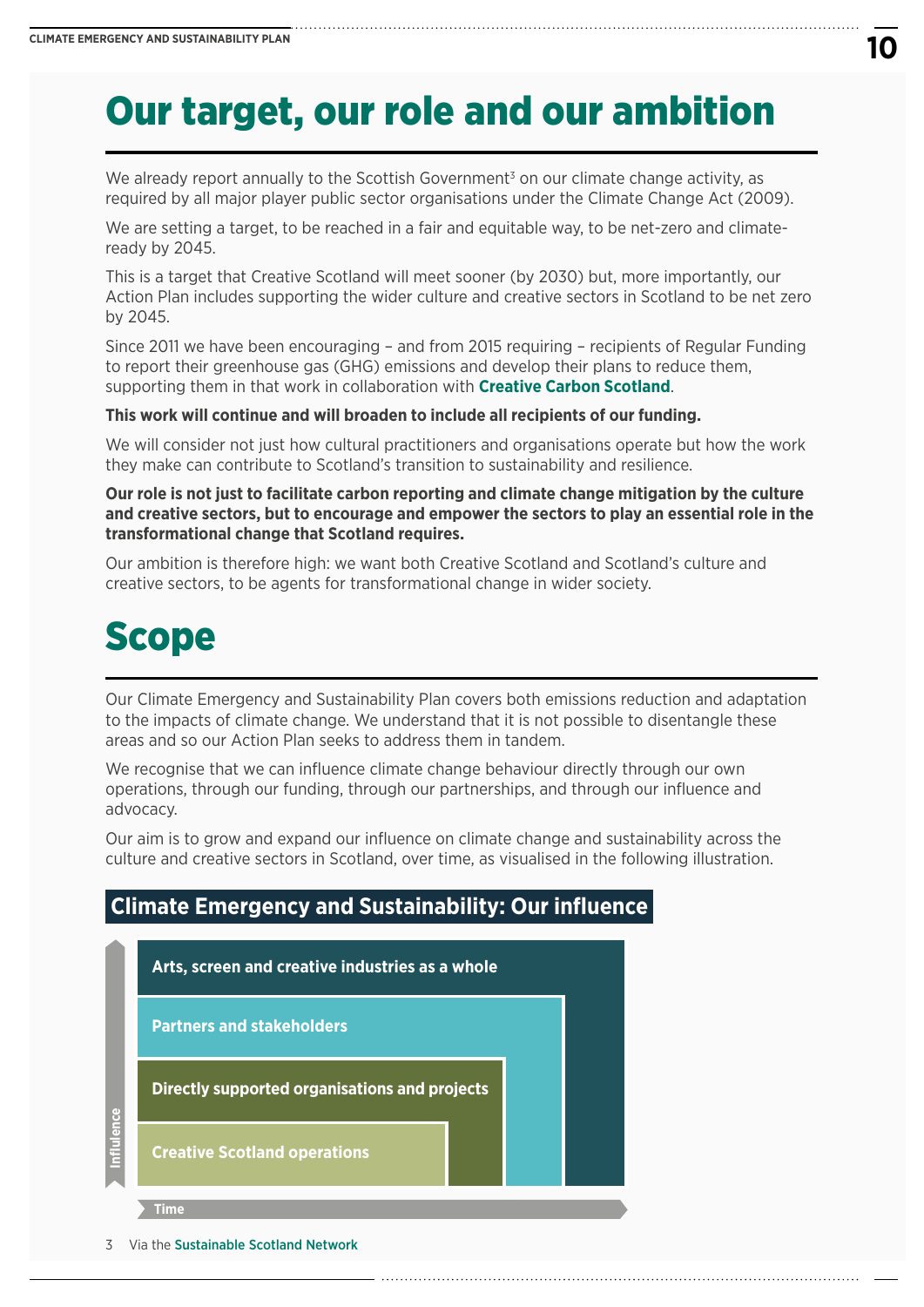# Fulfilling this opportunity

### **Partnerships**

As we implement our Action Plan, other public and private organisations are also working on their own resilience, emission reductions and climate justice - and partnership working and collaboration across organisations and sectors will be essential.

Collaboration is a core skill in many cultural fields. Artists can facilitate difficult conversations and can elicit emotions, which are often squeezed out of more technical debates. Cultural organisations reach enormous and diverse audiences and can provide buildings and spaces for events, conversation and communal, collective thinking and learning. The declaration from the 2021 meeting of Culture Ministers from the G20<sup>4</sup> recognised the importance of culture in addressing climate change, whilst the **[UN's Race to Resilience](https://climatechampions.unfccc.int/)** project includes culture as one of its official elements, demonstrating interest from the climate change side.

Climate impacts are felt differently across Scotland and strong communities are proven to be more resilient to the challenges that climate change is bringing. This aligns with our own collaborative and partnership work on Place and the community-building effect that strong cultural organisations have in villages, towns, regions and cities.

**We will strengthen the role of culture and creativity and their role in addressing the climate emergency by actively seeking and supporting partnerships with people and organisations in other sectors who are working on climate change.**

### **Capacity and capability building**

To deliver the ambitions set out in our Action Plan, we will invest in capacity and capability both within Creative Scotland and in the culture and creative sectors more broadly.

Our own resilience to climate impacts, and that of the organisations we support and the communities they serve, are new concerns. And bringing these together under the relatively new concept of climate justice will require research, learning by doing, imagination and practical implementation.

This will require both corporate and individual capability building, where we and other organisations develop and apply new procedures and processes. Staff members across Creative Scotland and the sectors will develop their knowledge and skills so they can apply these new approaches in their work. Training and development will be needed for us all: for example, Creative Carbon Scotland already provides support to the culture and creative sectors.

We will create a new team at Creative Scotland to lead on climate change and ensure that this capability is effectively developed and resourced across the organisation. We also recognise that additional capacity may be required in sectoral organisations and will support this where relevant with appropriate funding. The team will work in partnership with Creative Carbon Scotland, further complementing their work.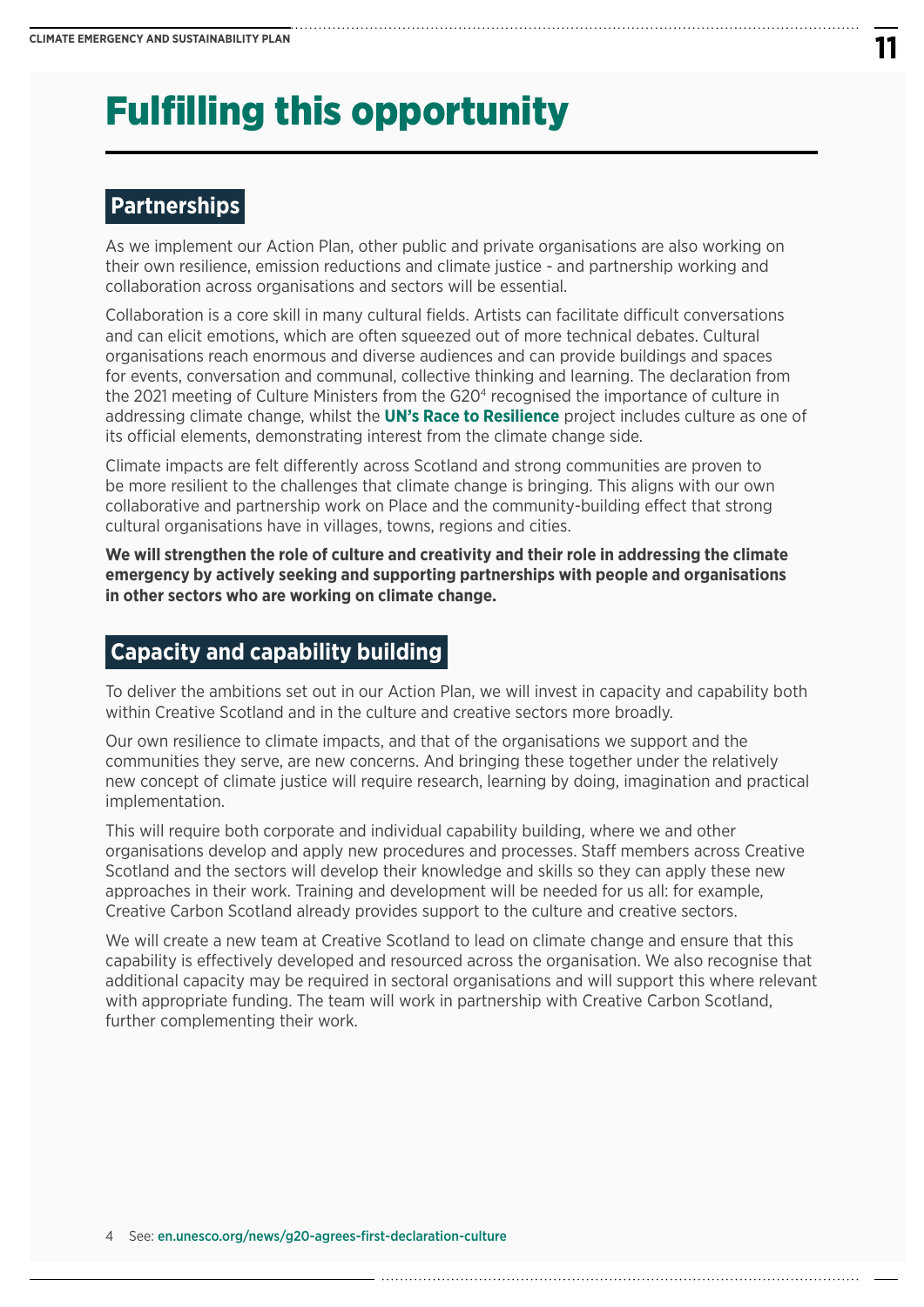# Monitoring, evaluation and learning

### **Monitoring and reviewing progress**

To support our ambition, we have developed a detailed Action Plan comprising both short- and long-term actions.

This includes those actions that can be implemented quickly and those that may need a longer lead in time, to increase our knowledge, to build consensus, to secure funding or to make major policy or operational changes.

The Action Plan will be reviewed annually and updated to reflect and report on progress with regular reports to Creative Scotland senior management and to the Creative Scotland Board.

We will also ensure that our actions complement national and international outcomes such as the National Performance Framework, the Scottish Government's emissions reduction targets and the Scottish Climate Change Adaptation Programme.

### In summary

We believe that this Climate Emergency and Sustainability Plan sets out a clear programme of action for Creative Scotland, working with Scotland's culture and creative sectors over the coming years, to take a significant step up in the contribution we make to achieving net zero by at least 2045.

We also believe that, through the implementation of this Plan, we can further amplify the key role that culture and creativity already plays in helping to address the climate emergency, both in terms of the actions that we take and in the ability for creative practice in all its forms to tell the story of the climate emergency, to influence and inspire others to take action.

# Contact

Kenneth Fowler, Director of Communications and External Relations E: **[kenneth.fowler@creativescotland.com](mailto:Kenneth.fowler@creativescotland.com)** T: 07970 557960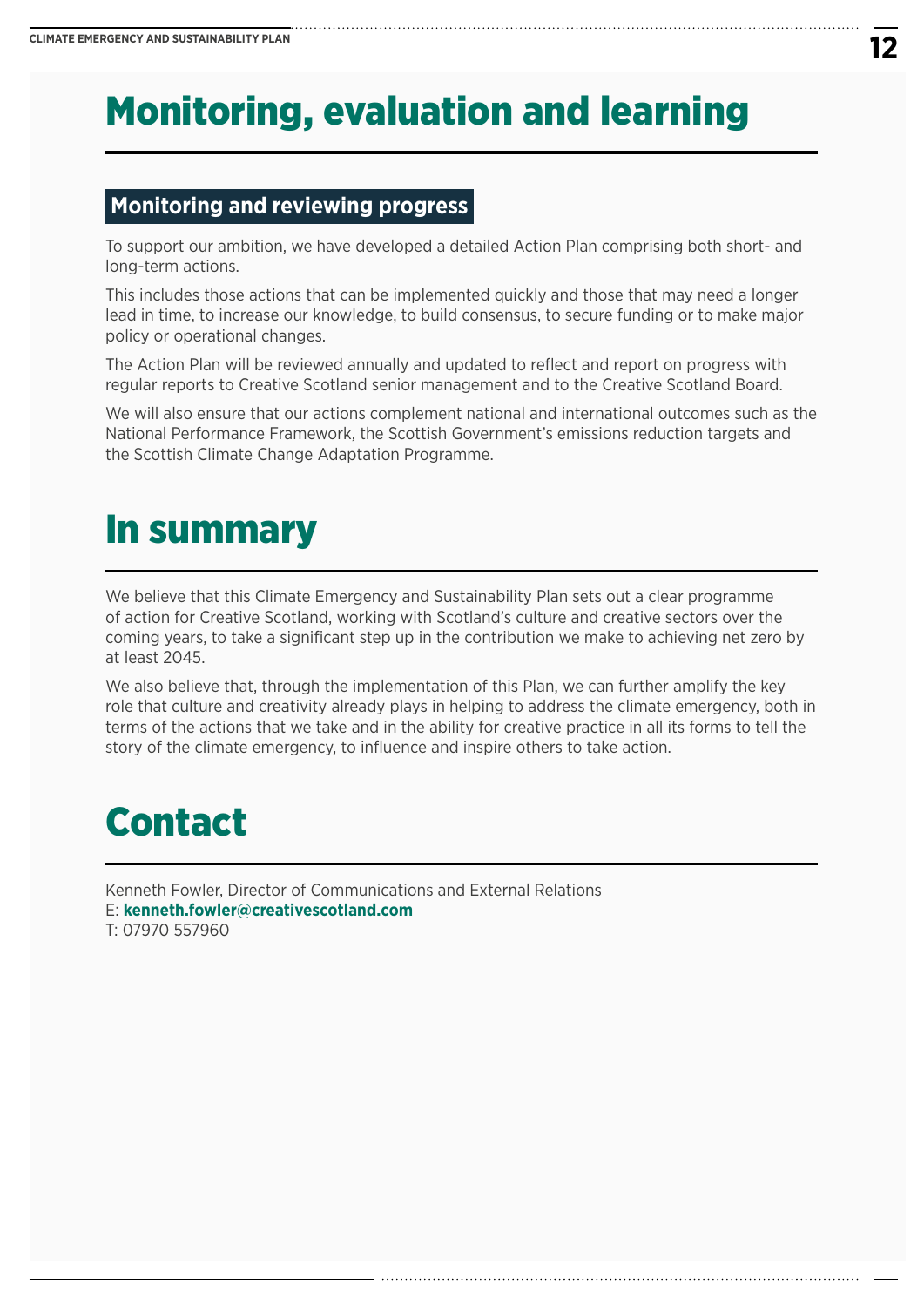# Appendix

### **Climate Emergency and Sustainability Plan – summary of Action Plan**

|     | <b>Action</b>                                                                                                                                                                                                                                                                      | <b>Creative</b><br><b>Scotland's role</b> | <b>Delivered</b><br>by                                                            |
|-----|------------------------------------------------------------------------------------------------------------------------------------------------------------------------------------------------------------------------------------------------------------------------------------|-------------------------------------------|-----------------------------------------------------------------------------------|
| 1.0 | Enhance capacity and skills in Creative Scotland to<br>undertake the successful implementation of this Plan.                                                                                                                                                                       | Lead                                      |                                                                                   |
| 1.1 | Allocate responsibility for the Climate Emergency Plan at<br>Board level.                                                                                                                                                                                                          | Lead                                      | 2022/23                                                                           |
| 1.2 | Introduce responsibility into the job descriptions of all<br>Creative Scotland Directors to ensure leadership on climate<br>change and climate justice in across portfolios.                                                                                                       | Lead                                      | 2022/23                                                                           |
| 1.3 | Assess all papers presented to the Senior Leadership Team<br>and Board in terms of how they contribute to this Climate<br>Emergency Plan.                                                                                                                                          | Lead                                      | From 2022/23                                                                      |
| 1.4 | Recruit a Climate Change Team (Policy Officer,<br>Implementation Officer and Project Officer) to join Creative<br>Scotland to ensure the delivery of this Plan.                                                                                                                    | Lead                                      | 2022/23                                                                           |
| 1.5 | Establish a Climate Justice Group within Creative Scotland.                                                                                                                                                                                                                        | Lead                                      | 2022/23                                                                           |
| 1.6 | Introduce responsibility for contributing to the Climate<br>Emergency Plan in all staff job descriptions, performance<br>review system and work plans (as with EDI).                                                                                                               | Lead                                      | 2022/23                                                                           |
| 2.0 | Develop and deliver for staff, bespoke training in mitigation<br>and adaptation and their relation to culture and Creative<br>Scotland's work.                                                                                                                                     | Lead                                      | By 2023/24                                                                        |
| 3.0 | Use the annual statistical survey, Carbon Management<br>Planning process and end of project reports to gather data<br>about climate change impacts on cultural organisations,<br>practitioners and activity to plan future responses to the<br>Sustainable Scotland Network (SSN). | Lead                                      | First report<br>to SSN in<br>November<br>2023;<br>Annual<br>reports<br>thereafter |
| 4.0 | Develop a carbon budget to support Creative Scotland on<br>its trajectory to net zero by 2030.                                                                                                                                                                                     | Lead                                      | 2023/24                                                                           |
| 4.1 | Define the boundary of Creative Scotland's own emissions.                                                                                                                                                                                                                          | Lead                                      | 2022/23                                                                           |
| 4.2 | Continue to gather data to fully understand Creative<br>Scotland's own emissions beyond what's already reported:                                                                                                                                                                   | Lead                                      | 2022/23                                                                           |
|     | • Commuting and home working survey times/year using<br>Zero Waste Scotland tool                                                                                                                                                                                                   |                                           |                                                                                   |
|     | • Energy use data relating to Creative Scotland offices<br>(Edinburgh and Glasgow)                                                                                                                                                                                                 |                                           |                                                                                   |
|     | • Track procurement to retrospectively estimate emissions                                                                                                                                                                                                                          |                                           |                                                                                   |
|     | • Track all business travel-related emissions                                                                                                                                                                                                                                      |                                           |                                                                                   |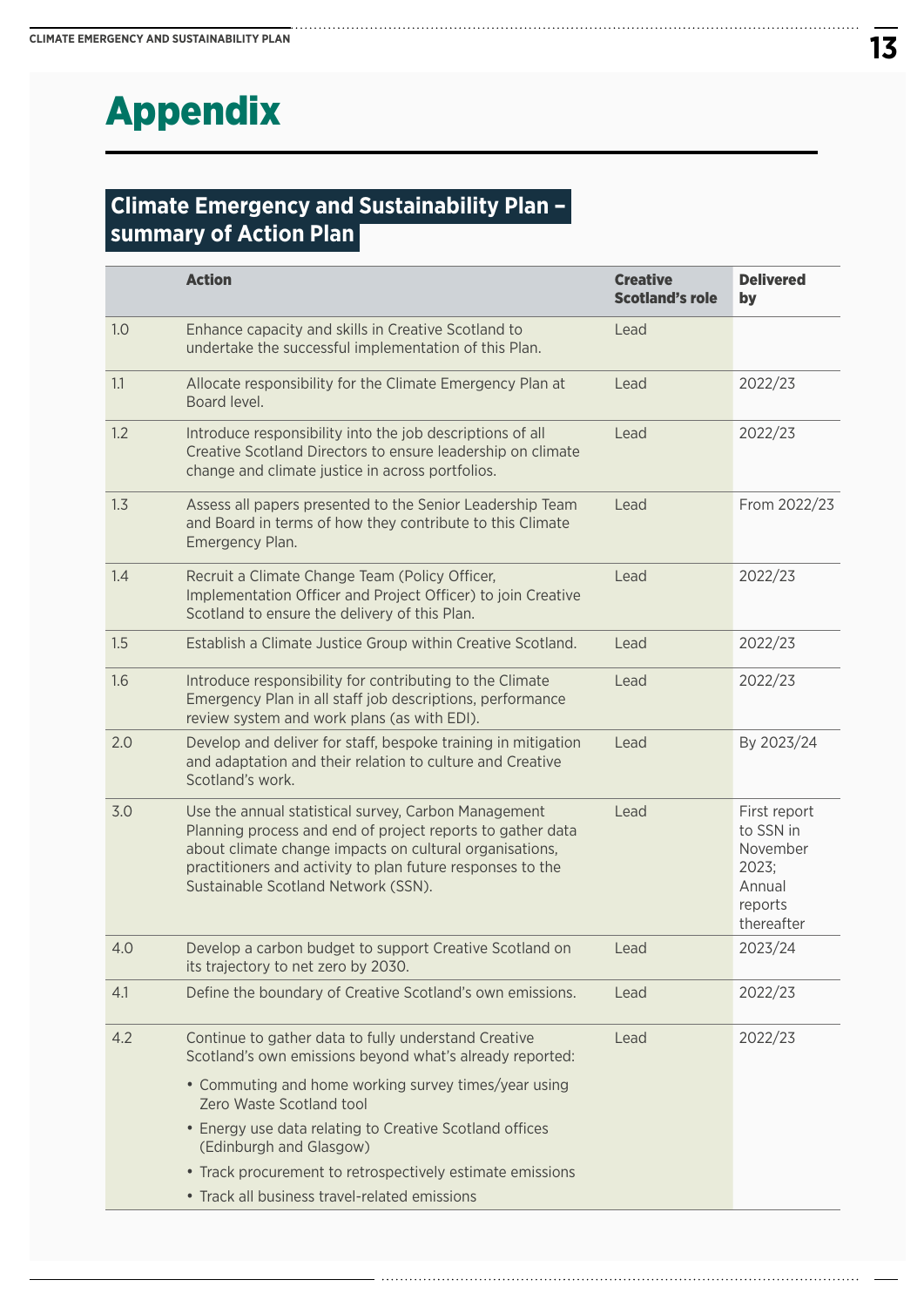| 4.3 | Set emissions reduction targets (-10% annually) for period<br>2023 - 2028 for Creative Scotland's own emissions.                                                                                        | Lead    | 2022/23                                  |
|-----|---------------------------------------------------------------------------------------------------------------------------------------------------------------------------------------------------------|---------|------------------------------------------|
| 4.4 | Set an air travel carbon budget for Creative Scotland, with<br>appropriate allocation and monitoring protocol.                                                                                          | Lead    | 2022/23                                  |
| 4.5 | Develop a sustainable transport plan for the organisation,<br>including a clear travel hierarchy, justification required for<br>domestic air travel, carbon budget for air travel.                      | Lead    | 2022/23                                  |
| 4.6 | Identify top 10 procured goods and services by cost or<br>carbon and develop individual procurement action plans to<br>support the identification, evaluation, and monitoring of low<br>carbon options. | Lead    | By 2023/24                               |
| 4.7 | Develop a tool to build net zero criteria into future building<br>lease decisions to cover:                                                                                                             | Lead    | 2023/24                                  |
|     | • The energy performance of the buildings                                                                                                                                                               |         |                                          |
|     | • The zero waste/circular economy aspects of the building                                                                                                                                               |         |                                          |
|     | • The adaptation risk of the building and infrastructure                                                                                                                                                |         |                                          |
|     | • The 'commutability' of the location                                                                                                                                                                   |         |                                          |
|     | • The amount of space required once more flexible<br>homework patterns have been established.                                                                                                           |         |                                          |
| 5.0 | Develop a carbon budget for the arts sector on a trajectory<br>to net zero by 2045.                                                                                                                     | Lead    | Budget set by<br>Q1 2024/25              |
| 5.1 | Define the scope of the arts sector to include all relevant<br>funded organisations and individuals (i.e. equivalent to<br>Regular, Open Project and Targeted funding).                                 | Lead    | 2022/23                                  |
| 5.2 | Continue RFO Carbon Management Planning and set<br>reduction targets.                                                                                                                                   | Lead    | 2022/23                                  |
| 5.3 | Develop and implement Carbon Management Planning with<br>appropriate reduction targets for Open Fund recipients.                                                                                        | Lead    | 2023/24                                  |
| 5.4 | Develop and implement Carbon Management Planning<br>with appropriate reduction targets for Targeted Funding<br>recipients.                                                                              | Lead    | 2023/24                                  |
| 5.5 | Develop the Carbon Budget for the arts sector on a<br>trajectory to net zero by 2045 and build into funding<br>criteria, guidance and monitoring and work plans with<br>Creative Carbon Scotland.       | Lead    | 2023/24<br>Budget Set by<br>Q1 2024/25   |
| 6.0 | Develop a carbon budget for the screen industry on a<br>trajectory to net zero by 2045.                                                                                                                 | Lead    | <b>Budget</b><br>agreed by Q1<br>2025/26 |
| 6.1 | Define the boundary of the screen sector to include all<br>relevant supported organisations and projects.                                                                                               | Lead    | 2024/25                                  |
| 6.2 | Develop and implement a method for asking funded<br>projects to report their carbon emissions using the Albert<br>methodology.                                                                          | Partner | 2024/25                                  |
| 7.0 | Develop adaptation capabilities within Creative Scotland<br>and across the broader culture and creative sector.                                                                                         | Lead    |                                          |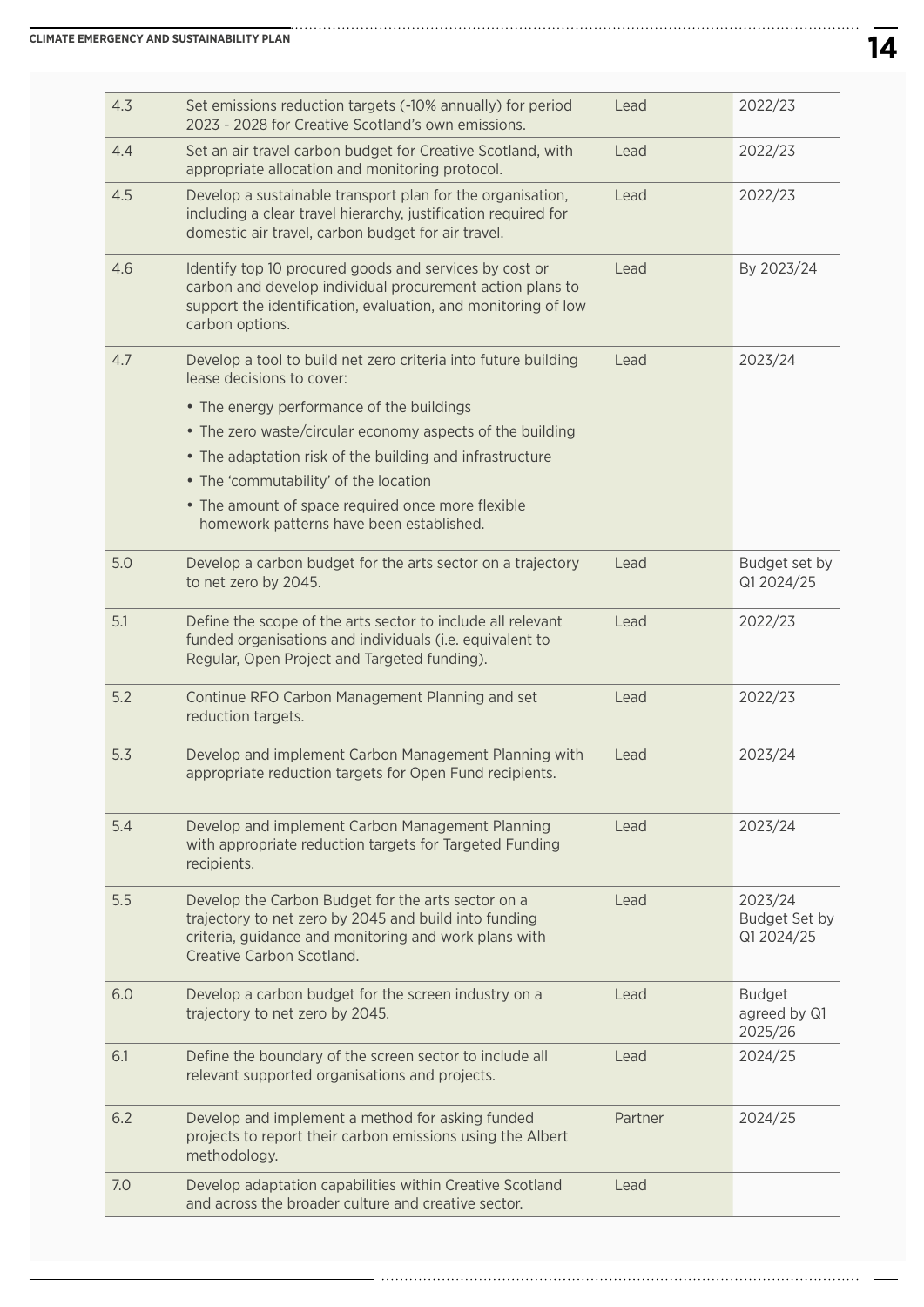| 7.1  | Develop adaptation capabilities within Creative Scotland<br>and an Adaptation Plan for the organisation.                                                                                                                                                                                                           | Lead    | 2024/25                                        |
|------|--------------------------------------------------------------------------------------------------------------------------------------------------------------------------------------------------------------------------------------------------------------------------------------------------------------------|---------|------------------------------------------------|
| 7.2  | Creative Scotland to complete the Starting Stage of<br>Adaptation Scotland's Adaptation Capability Framework<br>using the Starter Pack Handbook.                                                                                                                                                                   | Lead    | 2022/23                                        |
| 7.3  | Review Creative Scotland's adaptation progress annually.                                                                                                                                                                                                                                                           | Lead    | Annually from<br>2023/24                       |
| 7.4  | Continue to develop adaptation capabilities by using<br>the Adaptation Capability Framework, participating in<br>adaptation related networks and contributing to climate<br>adaptation outcomes for the organisation, sector and<br>nation. This will include work to develop a climate change<br>risk assessment. | Lead    | Ongoing                                        |
| 7.5  | Develop a baseline assessment of adaptation capabilities<br>for the arts sector                                                                                                                                                                                                                                    | Lead    | 2023/24                                        |
| 8.0  | Review and update action plan at regular intervals to<br>(i) report on progress; and<br>(ii) maximise opportunities arising                                                                                                                                                                                        | Lead    |                                                |
| 8.1  | Report annually on progress against the Action Plan to the<br>Board, Staff, and externally.                                                                                                                                                                                                                        | Lead    | Annual<br>reporting<br>from 2023/24            |
| 8.2  | Review the Action Plan on a quarterly basis and update<br>to address actions behind schedule and identify new<br>opportunities for action.                                                                                                                                                                         | Lead    | Quarterly<br>updates<br>starting in<br>2022/23 |
| 9.0  | Develop and implement a communications plan to explain<br>Creative Scotland's approach to stakeholders and the<br>culture and creativity sector.                                                                                                                                                                   | Lead    | 2022/23                                        |
| 10.0 | Audit all Creative Scotland strategies and policies to<br>identify and remedy policy gaps or conflicts with respect to<br>mitigation, adaptation, climate justice and their relation to<br>culture and creativity.                                                                                                 | Lead    | By end of<br>2022/23                           |
| 11.0 | The Arts: Develop funding criteria and guidance to support<br>organisations and individuals to contribute to meeting<br>national net-zero and adaptation targets.                                                                                                                                                  | Lead    |                                                |
| 11.1 | The Arts: Support RFOs to report on their carbon footprints<br>and raise ambition of the RFO cohort's carbon management<br>planning to match net-zero targets.                                                                                                                                                     | Partner | 2022/23                                        |
| 11.2 | Support and require all RFOs and multi-year-funded<br>organisations to develop adaptation plans and strategies.                                                                                                                                                                                                    | Partner | 2023/24                                        |
| 11.3 | Support and require all organisations and individuals<br>funded through the Open Fund to report on their carbon<br>footprints and develop a carbon management plan relevant<br>to their programme.                                                                                                                 | Partner | 2023/24                                        |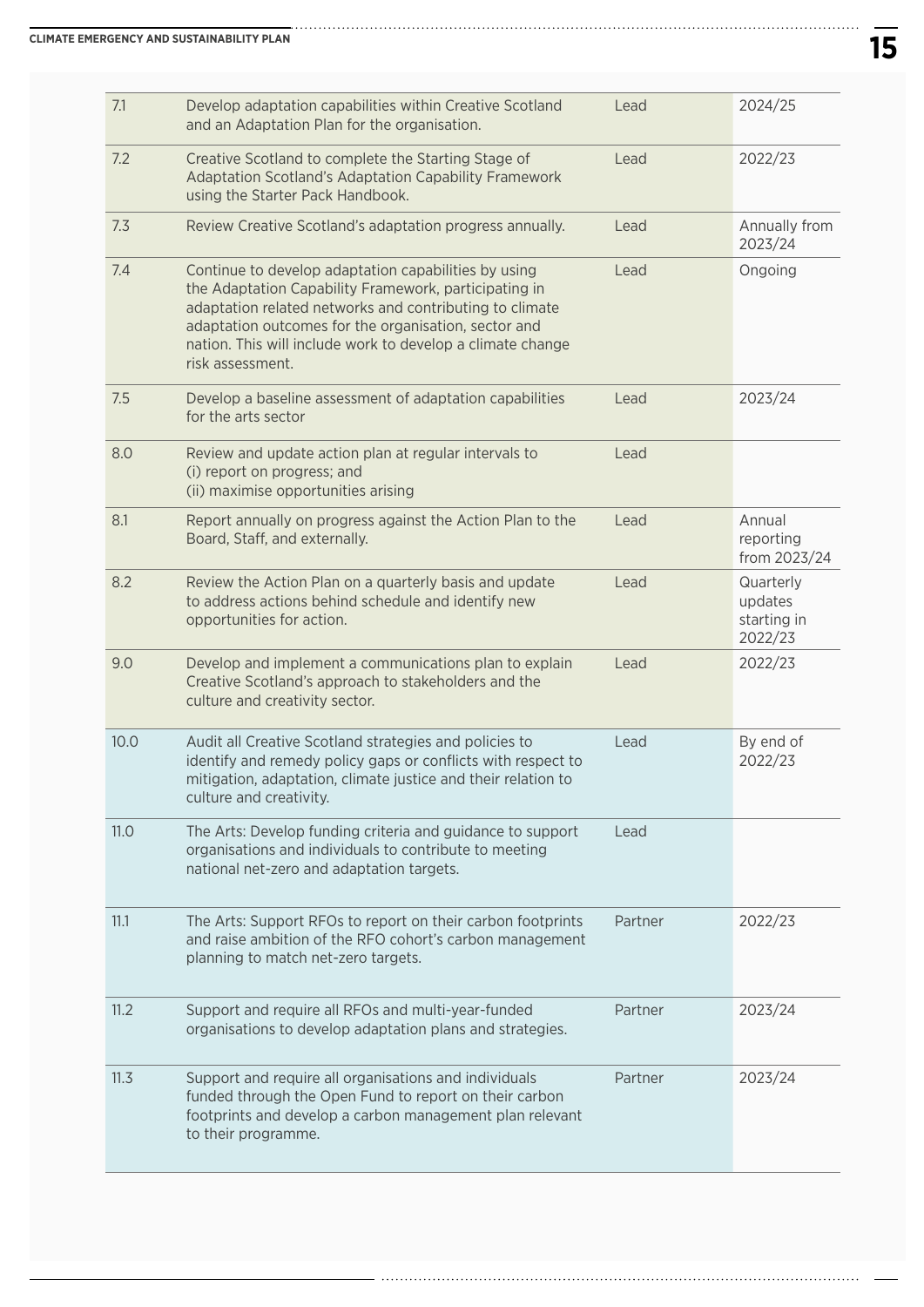| 11.4 | Support and require all organisations and individuals<br>funded through the Open Fund to develop adaptation plans<br>or strategies relevant to their programme.                                                                                                              | Partner     | 2023/24  |
|------|------------------------------------------------------------------------------------------------------------------------------------------------------------------------------------------------------------------------------------------------------------------------------|-------------|----------|
| 11.5 | Support and require all organisations funded through<br>Targeted funding to report on their carbon footprints and<br>develop carbon management plans.                                                                                                                        | Partner     | 2024/25  |
| 11.6 | Support and require all organisations funded through<br>Targeted funding to develop relevant adaptation plans and<br>strategies.                                                                                                                                             | Partner     | 2024/25  |
| 12.0 | Screen: Develop funding criteria and guidance to support<br>organisations and individuals to contribute to meeting<br>national net-zero and adaptation targets.                                                                                                              | Lead        |          |
| 12.1 | Screen: Support Screen Sustainability Hub to develop<br>and implement training of freelance crew and others in<br>sustainability practices using modified Albert approach.                                                                                                   | Facilitator | 2023/24  |
| 12.2 | Screen: Develop and introduce funding criteria and<br>guidance to require funded productions to implement<br>carbon reporting and carbon management planning.                                                                                                                | Lead        | 2023/24  |
| 13.0 | Broader culture and creative sectors: Develop funding<br>criteria and guidance to support organisations and<br>individuals to contribute to meeting national net-zero and<br>adaptation targets.                                                                             | Lead        | 2023/24  |
| 14.0 | Develop new targeted and other funding programmes to<br>specifically support work related to climate change by<br>cultural practitioners and organisations.                                                                                                                  | Lead        | 2023/24  |
| 15.0 | Annually review the impact of any revisions to the funding<br>framework, criteria, guidance, applications and awards, and<br>any new funds, for their impact on EDI and climate justice                                                                                      | Lead        | Annually |
| 16.0 | Develop a partnership working model for Creative Scotland<br>when working on climate change and climate justice (with<br>particular focus on working with organisations within the<br>culture and creative sector, heritage and libraries), including<br>funding approaches. | Lead        | 2023/24  |
| 16.1 | Identify areas of climate change and climate justice work<br>that would benefit from working in partnership with other<br>culture and creative organisations.                                                                                                                | Lead        | 2023/24  |
| 16.2 | Identify particular areas of work that will focus on climate<br>justice and on areas of climate change or wider EDI, Place,<br>Partnerships and Communities work that might have<br>climate justice considerations or opportunities                                          | Lead        | 2023/24  |
| 16.3 | Build a roster of culture and creative organisations working<br>on climate change, EDI or other potentially relevant topics<br>with whom partnership working might be appropriate or<br>beneficial                                                                           | Lead        | 2023/24  |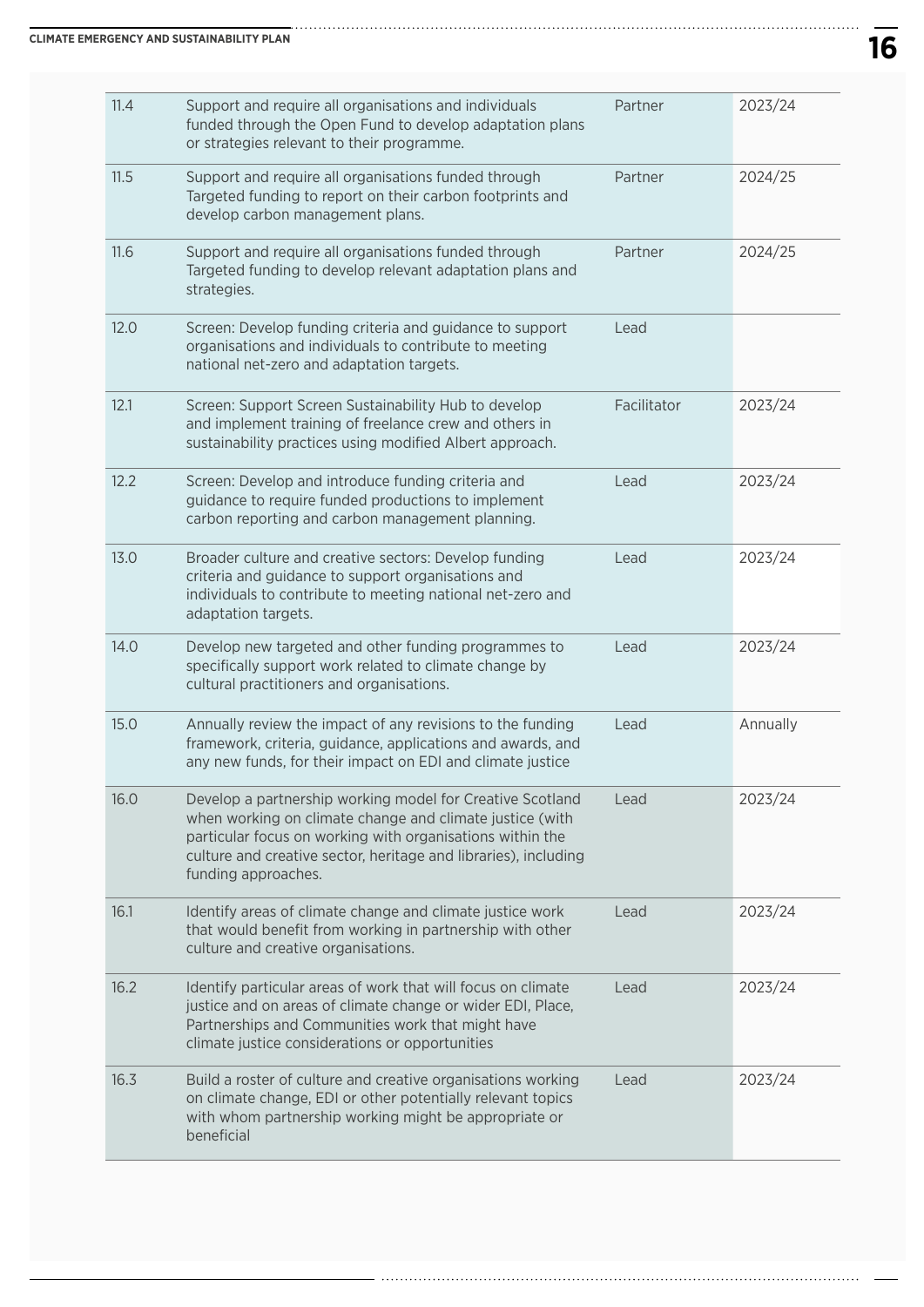| 16.4 | Review partnership working practices and skills within<br>Creative Scotland and consider training or development<br>work to enhance the organisation's and staff members'<br>capabilities in this area, as regards climate change.                                                                                                                                                      | Lead    | 2023/24 |
|------|-----------------------------------------------------------------------------------------------------------------------------------------------------------------------------------------------------------------------------------------------------------------------------------------------------------------------------------------------------------------------------------------|---------|---------|
| 17.0 | Develop a partnership working model for Creative Scotland<br>as regards addressing the climate emergency, with<br>particular focus on working with organisations beyond the<br>culture and creative sector, including funding approaches.                                                                                                                                               | Lead    | 2023/24 |
| 17.1 | Identify areas of climate change and climate justice work<br>that would benefit from working in partnership with<br>organisations outside the culture and creative sector.                                                                                                                                                                                                              | Lead    | 2023/24 |
| 17.2 | Build a roster of organisations outside the culture and<br>creative sector working on climate change, EDI or other<br>potentially relevant topics with whom partnership working<br>might be appropriate or beneficial.                                                                                                                                                                  | Lead    | 2023/24 |
| 18.0 | Develop internal knowledge to ensure Creative Scotland is<br>in line with up-to-date thinking across the developing field<br>of climate justice and leading national and international<br>thinking about how it applies to cultural activity and<br>intersects or conflicts with other Creative Scotland<br>priorities.                                                                 | Lead    | 2023/24 |
| 19.0 | Work with specialists (e.g. think tanks, academia) to<br>develop effective evaluation of Creative Scotland's, and the<br>cultural and creative sector's, contribution to Scotland's<br>wider work on climate change - i.e. how it has contributed<br>to transformational change in society, including climate<br>justice.                                                               | Partner | 2023/24 |
| 20.0 | Research the establishment of a fund to support cultural<br>and creative organisations and individual practitioners<br>to work with and within communities to increase climate<br>justice.                                                                                                                                                                                              | Lead    | 2024/25 |
| 21.0 | In light of the changing landscape of cultural distribution<br>and consumption (and considering the adaptation,<br>mitigation and climate justice needs of the cultural estate<br>and its potential for promoting and facilitating change)<br>seek partners for an exploration of a comprehensive re-<br>imagining of the physical estate which will be required in<br>2045 and beyond. | Lead    | 2024/25 |